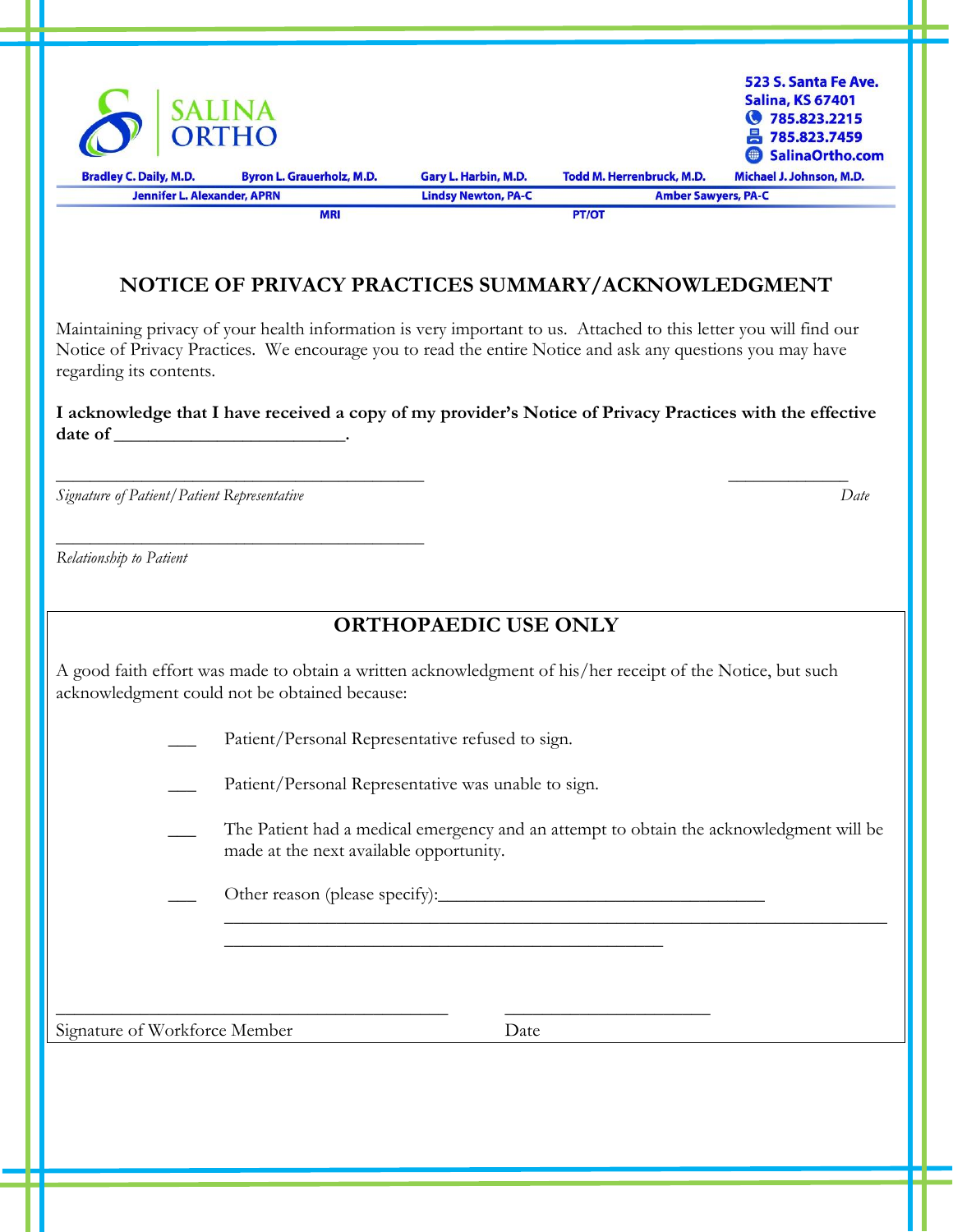|        |                                                                               |                                                                                                                        |                                                    |                                                                                                                  | 523 S. Santa Fe Ave.<br><b>Salina, KS 67401</b><br>图 785.823.2215<br>昌 785.823.7459<br><b>SalinaOrtho.com</b> |
|--------|-------------------------------------------------------------------------------|------------------------------------------------------------------------------------------------------------------------|----------------------------------------------------|------------------------------------------------------------------------------------------------------------------|---------------------------------------------------------------------------------------------------------------|
|        | <b>Bradley C. Daily, M.D.</b><br><b>Jennifer L. Alexander, APRN</b>           | <b>Byron L. Grauerholz, M.D.</b>                                                                                       | Gary L. Harbin, M.D.<br><b>Lindsy Newton, PA-C</b> | <b>Todd M. Herrenbruck, M.D.</b><br><b>Amber Sawyers, PA-C</b>                                                   | Michael J. Johnson, M.D.                                                                                      |
|        |                                                                               | <b>MRI</b>                                                                                                             |                                                    | PT/OT                                                                                                            |                                                                                                               |
|        |                                                                               |                                                                                                                        |                                                    | PERMISSION TO DISCLOSE INFORMATION TO THOSE INVOLVED IN MY CARE                                                  |                                                                                                               |
|        |                                                                               |                                                                                                                        |                                                    | I hereby allow Orthopaedic Sports Health Clinic to disclose the following Protected Health Information:          |                                                                                                               |
| $\Box$ | Appointment times and dates                                                   |                                                                                                                        |                                                    |                                                                                                                  |                                                                                                               |
| □      | Tests that have been received                                                 |                                                                                                                        |                                                    |                                                                                                                  |                                                                                                               |
| □      | Test results                                                                  |                                                                                                                        |                                                    |                                                                                                                  |                                                                                                               |
| □      | Other health information                                                      |                                                                                                                        |                                                    |                                                                                                                  |                                                                                                               |
|        |                                                                               |                                                                                                                        |                                                    | To the following people because they are involved with my health care or payment:                                |                                                                                                               |
| $\Box$ | Self                                                                          |                                                                                                                        |                                                    |                                                                                                                  |                                                                                                               |
| □      | Spouse                                                                        |                                                                                                                        |                                                    |                                                                                                                  |                                                                                                               |
| □      | Family friend                                                                 |                                                                                                                        |                                                    |                                                                                                                  |                                                                                                               |
| □      | Child                                                                         |                                                                                                                        |                                                    |                                                                                                                  |                                                                                                               |
| □      | Other                                                                         |                                                                                                                        |                                                    |                                                                                                                  |                                                                                                               |
| □      | Parent/Guardian                                                               |                                                                                                                        |                                                    |                                                                                                                  |                                                                                                               |
|        | In the following forms of communication:                                      |                                                                                                                        |                                                    |                                                                                                                  |                                                                                                               |
| $\Box$ |                                                                               |                                                                                                                        |                                                    |                                                                                                                  |                                                                                                               |
| □      |                                                                               |                                                                                                                        |                                                    |                                                                                                                  |                                                                                                               |
| □      |                                                                               |                                                                                                                        |                                                    |                                                                                                                  |                                                                                                               |
| □      |                                                                               |                                                                                                                        |                                                    |                                                                                                                  |                                                                                                               |
| □      |                                                                               |                                                                                                                        |                                                    |                                                                                                                  |                                                                                                               |
|        |                                                                               |                                                                                                                        |                                                    |                                                                                                                  |                                                                                                               |
|        | which may be requested by other doctors, hospitals, insurance companies, etc. |                                                                                                                        |                                                    | I authorize Orthopaedic Sports Health Clinic of Salina to furnish any information, reports, or copies of records |                                                                                                               |
|        | Patient Signature                                                             | <u> 1989 - Johann John Stein, market fan it ferskearre fan it ferskearre fan it ferskearre fan it ferskearre fan i</u> |                                                    |                                                                                                                  |                                                                                                               |

n

Date

ш

 $\_$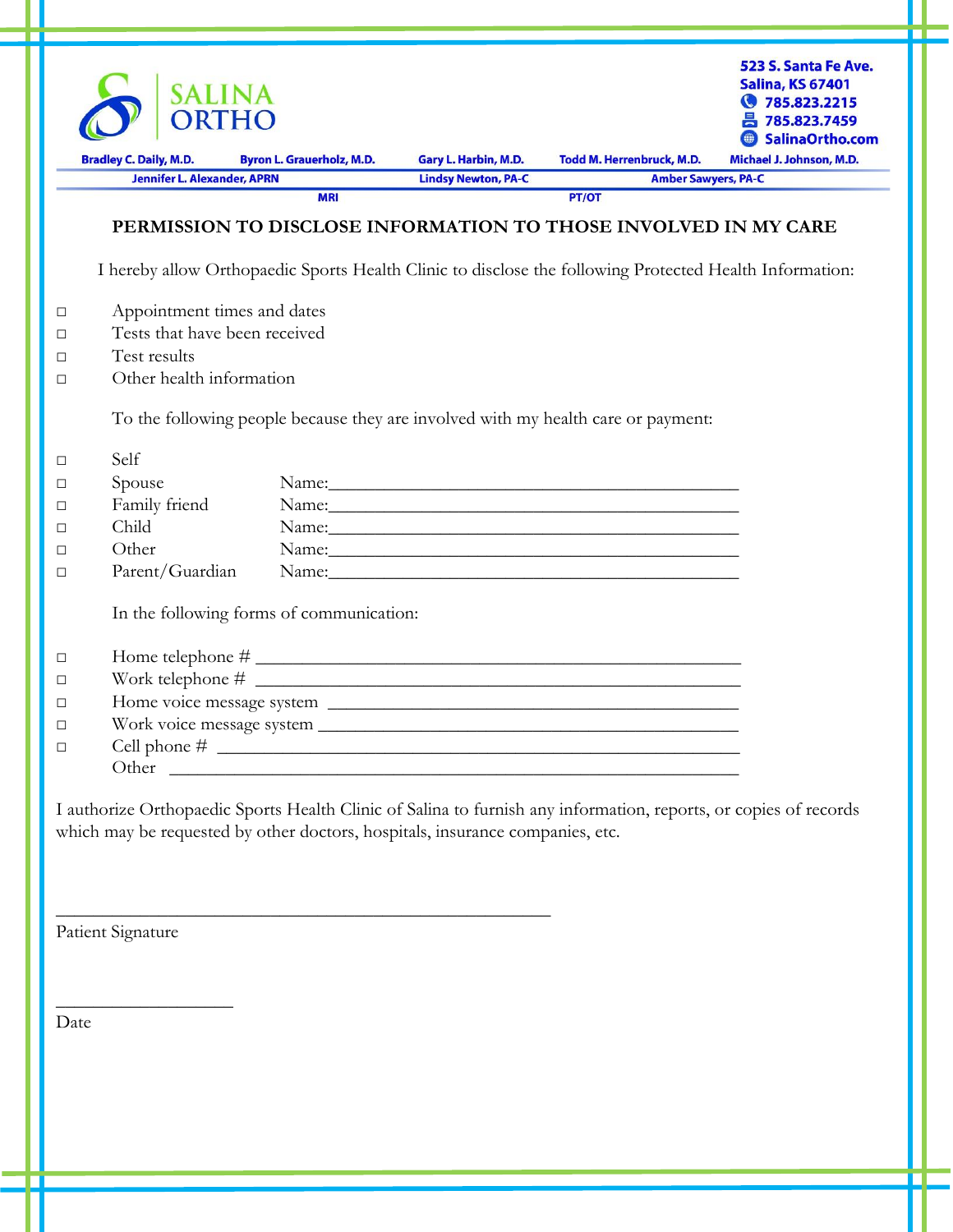| <b>Bradley C. Daily, M.D.</b><br><b>Byron L. Grauerholz, M.D.</b><br><b>Jennifer L. Alexander, APRN</b><br><b>MRI</b><br>Is Office Visit due to Accident or Injury? $\square$ Yes $\square$ No<br>answer the<br>Date of Accident/Injury:<br>How did the injury or condition occur? | Gary L. Harbin, M.D.<br><b>Lindsy Newton, PA-C</b><br><b>INJURY / ACCIDENT FORM</b> | PT/OT<br>following questions | Todd M. Herrenbruck, M.D.<br><b>Amber Sawyers, PA-C</b><br>DOB:____________________ | Michael J. Johnson, M.D.<br>If No - only sign and date at bottom do NOT |
|------------------------------------------------------------------------------------------------------------------------------------------------------------------------------------------------------------------------------------------------------------------------------------|-------------------------------------------------------------------------------------|------------------------------|-------------------------------------------------------------------------------------|-------------------------------------------------------------------------|
|                                                                                                                                                                                                                                                                                    |                                                                                     |                              |                                                                                     |                                                                         |
|                                                                                                                                                                                                                                                                                    |                                                                                     |                              |                                                                                     |                                                                         |
|                                                                                                                                                                                                                                                                                    |                                                                                     |                              |                                                                                     |                                                                         |
|                                                                                                                                                                                                                                                                                    |                                                                                     |                              |                                                                                     |                                                                         |
|                                                                                                                                                                                                                                                                                    |                                                                                     |                              |                                                                                     |                                                                         |
|                                                                                                                                                                                                                                                                                    |                                                                                     |                              |                                                                                     |                                                                         |
|                                                                                                                                                                                                                                                                                    |                                                                                     |                              |                                                                                     |                                                                         |
| Where did the injury or condition occur? $\Box$ School $\Box$ Home                                                                                                                                                                                                                 |                                                                                     | $\square$ Work               | $\Box$ Other                                                                        |                                                                         |
| Was your accident or condition work related? $\square$ Yes                                                                                                                                                                                                                         | $\Box$ No                                                                           |                              |                                                                                     |                                                                         |
| If Yes, are you self-employed? $\square$ Yes<br>$\Box$ No                                                                                                                                                                                                                          |                                                                                     |                              |                                                                                     |                                                                         |
| Was the injury the result of a motor vehicle accident or of physical contact with a motor vehicle? $\Box$ Yes $\Box$<br>No                                                                                                                                                         |                                                                                     |                              |                                                                                     |                                                                         |
| If Yes, type of vehicle involved? Car Truck Motorcycle If motorcycle, are you the owner? $\Box$ Yes $\Box$ No                                                                                                                                                                      |                                                                                     |                              |                                                                                     |                                                                         |
| If you are the owner, does your motorcycle insurance include coverage for medical expenses (Personal Injury<br>Protection)?<br>$\square$ Yes<br>$\Box$ No                                                                                                                          |                                                                                     |                              |                                                                                     |                                                                         |
| Was another party responsible for your injury or condition? $\square$ Yes<br>If Yes, Please Explain                                                                                                                                                                                |                                                                                     | $\Box$ No                    |                                                                                     |                                                                         |

**Signature:\_\_\_\_\_\_\_\_\_\_\_\_\_\_\_\_\_\_\_\_\_\_\_\_\_\_\_\_\_\_\_\_\_\_\_\_\_\_\_\_\_\_\_\_\_\_ Date:\_\_\_\_\_\_\_\_\_\_\_\_\_\_\_\_\_\_\_\_\_\_\_\_**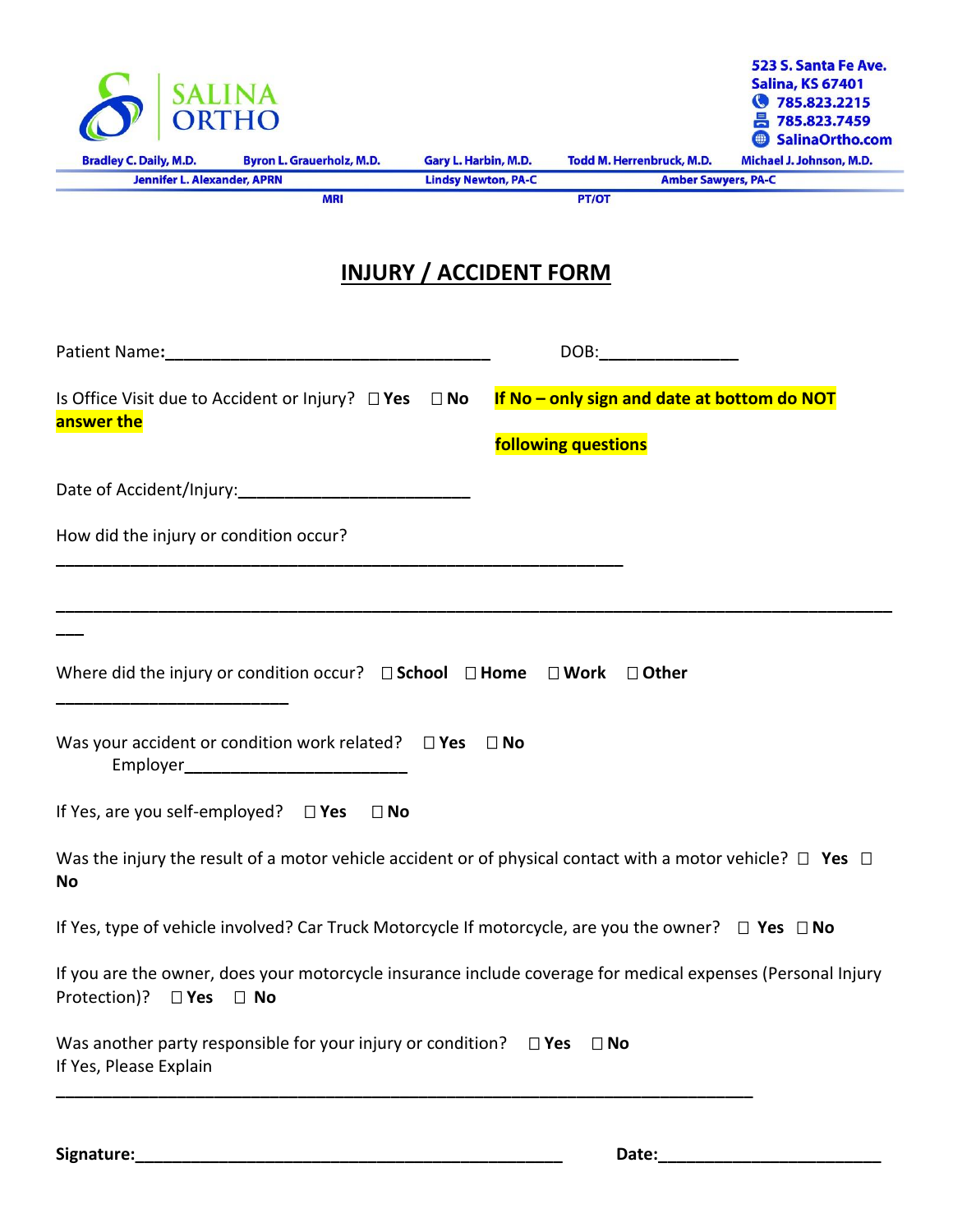|                                    | <b>AIINA</b><br>ORTHO            |                            |                                  | 523 S. Santa Fe Ave.<br><b>Salina, KS 67401</b><br>● 785.823.2215<br>昌 785.823.7459<br>SalinaOrtho.com |
|------------------------------------|----------------------------------|----------------------------|----------------------------------|--------------------------------------------------------------------------------------------------------|
| <b>Bradley C. Daily, M.D.</b>      | <b>Byron L. Grauerholz, M.D.</b> | Gary L. Harbin, M.D.       | <b>Todd M. Herrenbruck, M.D.</b> | Michael J. Johnson, M.D.                                                                               |
| <b>Jennifer L. Alexander, APRN</b> |                                  | <b>Lindsy Newton, PA-C</b> | <b>Amber Sawyers, PA-C</b>       |                                                                                                        |
|                                    | <b>MRI</b>                       |                            | <b>PT/OT</b>                     |                                                                                                        |

# **Patient Payment Consent**

I authorize Salina Ortho to maintain my credit/debit card on file for the balance of charges not paid by insurance.

|                      |                   |  | On the $1^{st}$ or $15^{th}$ of every month (circle one) |  |
|----------------------|-------------------|--|----------------------------------------------------------|--|
|                      | Remaining Balance |  |                                                          |  |
|                      | $-$ OR $-$        |  |                                                          |  |
|                      |                   |  | ________Monthly Not to Exceed \$ __________________      |  |
|                      |                   |  | (Minimum of \$100)                                       |  |
|                      |                   |  |                                                          |  |
|                      |                   |  |                                                          |  |
|                      |                   |  |                                                          |  |
|                      |                   |  |                                                          |  |
|                      |                   |  |                                                          |  |
|                      |                   |  |                                                          |  |
| Cardholder Signature |                   |  | Date                                                     |  |

*This form is valid until patient or card holder revokes or suspends in writing or via phone.*

\*\* We accept VISA, MasterCard and Discover Credit and/or Debit Cards\*\*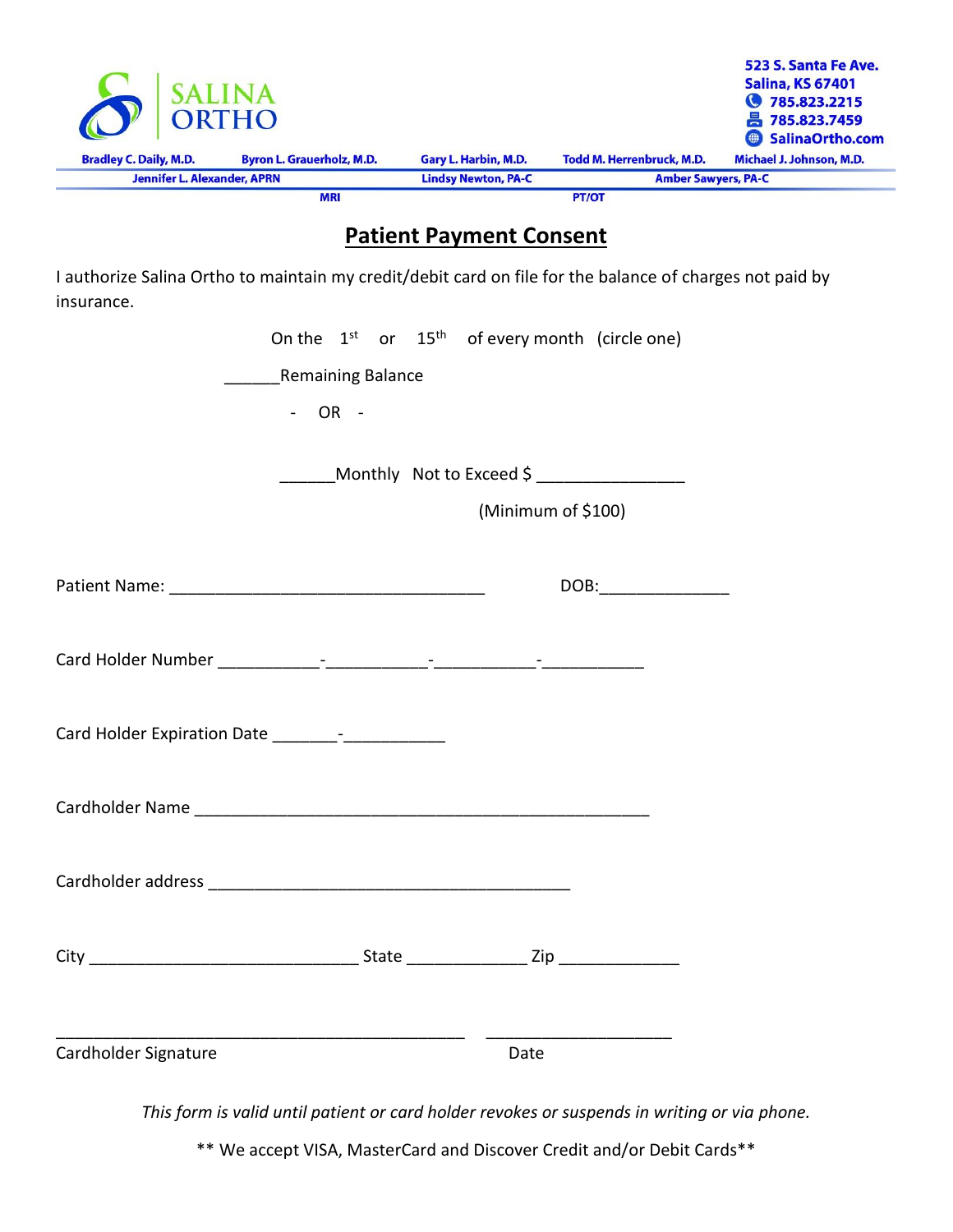

## **HEALTH HISTORY QUESTIONNAIRE**

|                                  |                     |                             | OCCUPATION:_____________________________CURRENTLY WORKING: Y N MARITAL STATUS:_____________________ |
|----------------------------------|---------------------|-----------------------------|-----------------------------------------------------------------------------------------------------|
|                                  |                     |                             |                                                                                                     |
|                                  |                     |                             |                                                                                                     |
| <b>PAST MEDICAL HISTORY:</b>     |                     |                             |                                                                                                     |
| Do you have or have you ever had |                     |                             |                                                                                                     |
| Osteoarthritis                   | Yes $\_\_$          | <b>Diverticulitis</b>       | Yes $\_\_$                                                                                          |
| <b>Rheumatoid Arthritis</b>      | Yes $\_\_\_\_\_\$   | Asthma                      | $Yes$ <sub>____</sub>                                                                               |
| Polio                            | Yes $\_\_\_\_\$     | <b>CPAP Machine</b>         |                                                                                                     |
| <b>High Blood Pressure</b>       | Yes $\_\_$          | COPD/Emphysema              | Yes $\_\_$                                                                                          |
| High Cholesterol                 | Yes $\_\_$          | Tuberculosis                | Yes $\_\_\_\_\_\$                                                                                   |
| Atrial Fibrillation              | Yes $\_\_$          | Cancer, Type: _____________ | Yes $\_\_\_\_\_\$                                                                                   |
| <b>Heart Disease</b>             | Yes $\_\_$          | <b>Stomach Ulcers</b>       | $Yes$ <sub>____</sub>                                                                               |
| <b>Heart Bypass Surgery</b>      | Yes $\_\_\_\_\_\_\$ | Mental Disorder ___________ | Yes $\_\_\_\_\_\_\$                                                                                 |
|                                  |                     |                             |                                                                                                     |

| $1 \text{C3}$        | JUUTTAUT UIUCTJ                  | 153                                                                                                                                                                                                                             |
|----------------------|----------------------------------|---------------------------------------------------------------------------------------------------------------------------------------------------------------------------------------------------------------------------------|
| Yes $\_\_$           | Mental Disorder                  |                                                                                                                                                                                                                                 |
| Yes $\_\_$           | Depression                       | Yes $\_\_$                                                                                                                                                                                                                      |
| Yes $\_\_$           | <b>Migraines</b>                 | $Yes$ <sub>____</sub>                                                                                                                                                                                                           |
| Yes $\_\_\_\_\_\$    | Glaucoma                         | Yes $\_\_\_\_\$                                                                                                                                                                                                                 |
| Yes $\_\_\_\_\_\$    | Cataracts                        | $Yes$ <sub>____</sub>                                                                                                                                                                                                           |
| Yes $\_\_\_\_\_\$    | AIDS or HIV                      | $Yes$ <sub>____</sub>                                                                                                                                                                                                           |
| Yes $\_\_$           | MRSA                             | $Yes$ <sub>____</sub>                                                                                                                                                                                                           |
| Yes $\_\_\_\_\_\$    | Auto Immune Disorder             |                                                                                                                                                                                                                                 |
| Yes $\_\_\_\_\_\_\$  | Type: Type:                      |                                                                                                                                                                                                                                 |
| Yes $\_\_$           | <b>Hepatitis</b>                 | $Yes$ <sub>___</sub>                                                                                                                                                                                                            |
|                      | Kidney Disease                   | Yes $\_\_$                                                                                                                                                                                                                      |
| Yes $\_\_\_\_\_\_\$  | <b>Renal Stent</b>               | Yes $\_\_\_\_\_\$                                                                                                                                                                                                               |
| Yes $\_\_\_\_\_\$    | <b>Gastric Bypass Surgery</b>    | Yes and the set of the set of the set of the set of the set of the set of the set of the set of the set of the set of the set of the set of the set of the set of the set of the set of the set of the set of the set of the se |
| $Yes$ <sub>___</sub> | Seizures                         | $Yes$ <sub>____</sub>                                                                                                                                                                                                           |
| Yes $\_\_\_\_\_\_\$  | Do you have routine dental care? | Yes $\_\_\_\_\_\_\_\$                                                                                                                                                                                                           |
| Yes                  |                                  |                                                                                                                                                                                                                                 |
|                      |                                  |                                                                                                                                                                                                                                 |
|                      |                                  | Dentist Name: Name and Security Assembly                                                                                                                                                                                        |

| <b>Rheumatoid Arthritis</b>         | Yes $\_\_$            | Asthma                                    | Yes $\_\_$            |
|-------------------------------------|-----------------------|-------------------------------------------|-----------------------|
| Polio                               | Yes $\_\_\_\_\_\$     | <b>CPAP Machine</b>                       | $Yes$ <sub>____</sub> |
| <b>High Blood Pressure</b>          | Yes $\_\_\_\_\$       | COPD/Emphysema                            | Yes $\_\_$            |
| High Cholesterol                    | Yes $\_\_$            | Tuberculosis                              | $Yes$ <sub>____</sub> |
| Atrial Fibrillation                 | Yes $\_\_\_\_\_\_\$   | Cancer, Type: ______________              | $Yes$ <sub>____</sub> |
| <b>Heart Disease</b>                | Yes $\_\_\_\_\_\$     | <b>Stomach Ulcers</b>                     | Yes $\_\_$            |
| <b>Heart Bypass Surgery</b>         | Yes $\_\_\_\_\_\$     | Mental Disorder<br><u>Mental Disorder</u> | Yes $\_\_$            |
| <b>Heart Stent</b>                  | Yes $\_\_$            | Depression                                | Yes $\_\_$            |
| Pacemaker                           | $Yes$ <sub>____</sub> | <b>Migraines</b>                          | Yes $\_\_$            |
| Defibrillator                       | $Yes$ <sub>____</sub> | Glaucoma                                  | Yes $\_\_$            |
| <b>Bleeding Tendency</b>            | Yes $\_\_\_\_\_\$     | Cataracts                                 | $Yes$ <sub>____</sub> |
| Anemia                              | Yes $\_\_\_\_\_\$     | AIDS or HIV                               | $Yes$ <sub>____</sub> |
| Blood Clots (DVT), Date_____        | Yes $\_\_$            | <b>MRSA</b>                               | Yes $\_\_$            |
| <b>Diabetes</b>                     | Yes $\_\_$            | Auto Immune Disorder                      | Yes $\_\_$            |
| <b>History Diabetes Foot Ulcers</b> | Yes $\_\_$            |                                           |                       |
| Chronic Open Wound                  | Yes $\_\_$            | <b>Hepatitis</b>                          | Yes $\_\_$            |
| Stroke                              | Yes $\_\_\_\_\_\$     | Kidney Disease                            | Yes $\_\_\_\_\_\$     |
| TIA                                 | Yes $\_\_\_\_\_\$     | <b>Renal Stent</b>                        | $Yes$ <sub>____</sub> |
| Peripheral Vascular Disease         | Yes $\_\_$            | <b>Gastric Bypass Surgery</b>             | Yes $\_\_$            |
| <b>Thyroid Disease</b>              | Yes $\_\_\_\_\$       | Seizures                                  | Yes $\_\_$            |
| Fibromyalgia                        | Yes $\_\_\_\_\_\$     | Do you have routine dental care?          | Yes $\_\_$            |
| Genetic Disorder                    | Yes $\_\_$            |                                           |                       |

Healthy with no medical problems: Yes \_\_\_\_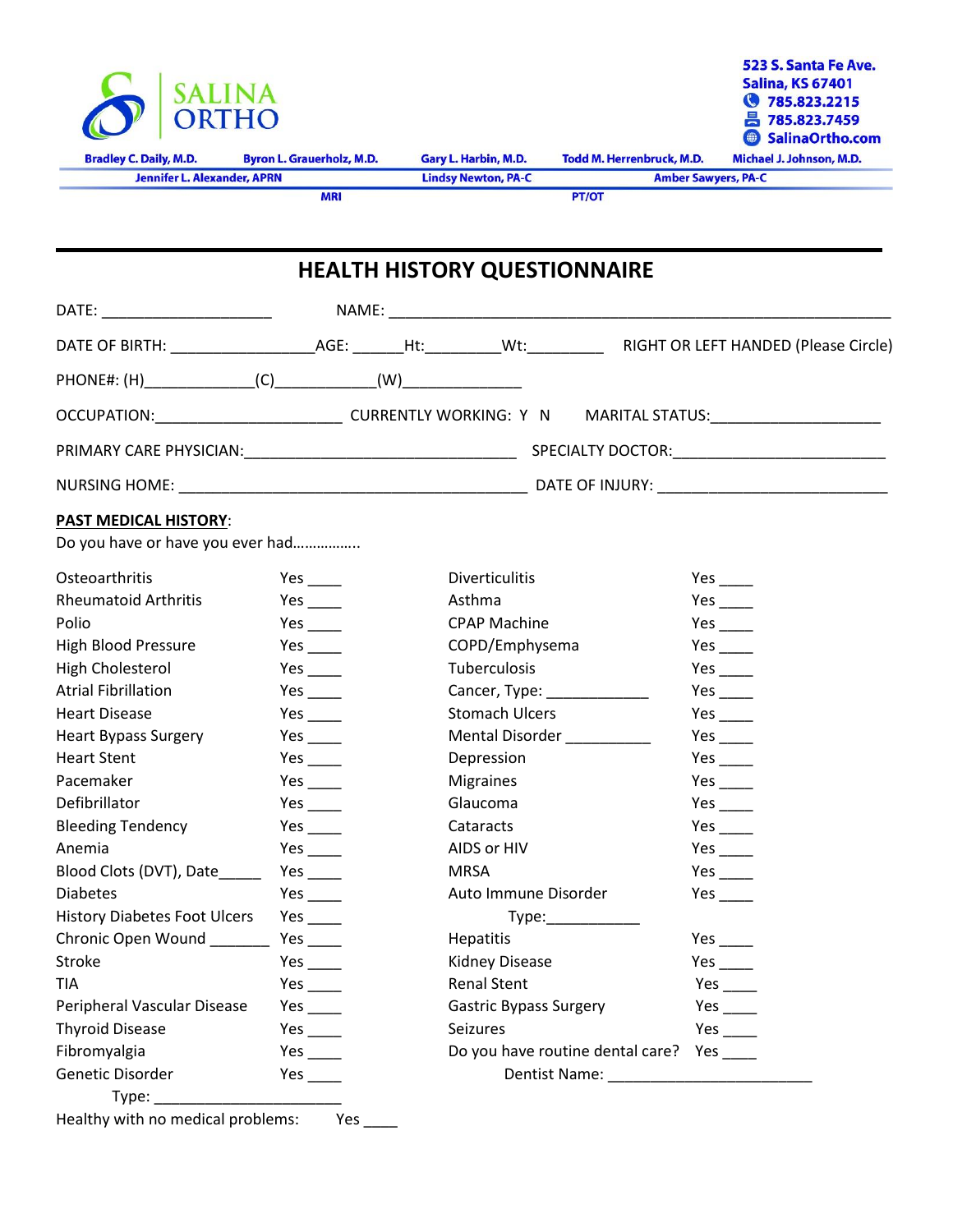| Yes $\_\_$                                          |                                                               |
|-----------------------------------------------------|---------------------------------------------------------------|
| Please list any other Major Illnesses or Fractures: |                                                               |
|                                                     | <u> 1989 - Johann Stein, mars and de Britannich (b. 1989)</u> |
|                                                     |                                                               |
|                                                     |                                                               |
|                                                     | Physician/Hospital                                            |
|                                                     |                                                               |
|                                                     |                                                               |
|                                                     |                                                               |
|                                                     | No<br><b>Year Performed</b>                                   |

Please list any prescription and/or non-prescription medications you are currently taking, including vitamins, nutritional supplements, oral contraceptives, pain relievers, diuretics, laxatives, and cold medications. **Please also include any Diet Medications you are taking** (prescription or over the counter). *Attach another sheet if needed.*

| Name of Medication/How Often | Dose | Name of Medication/How Often | Dose |
|------------------------------|------|------------------------------|------|
|                              |      |                              |      |
|                              |      |                              |      |
|                              |      |                              |      |
|                              |      |                              |      |
|                              |      |                              |      |
|                              |      |                              |      |

**MEDICATION ALLERGIES** – Please list medications to which you had hives, skin rash, breathing problems or other allergic reactions.

\_\_\_\_\_\_\_\_\_\_\_\_\_\_\_\_\_\_\_\_\_\_\_\_\_\_\_\_\_\_\_\_\_\_\_ \_\_\_\_\_\_\_\_\_\_\_\_\_\_\_\_\_\_\_\_\_\_\_\_\_\_\_\_\_\_\_\_\_\_\_\_\_\_\_\_\_\_\_\_\_\_\_\_\_\_\_\_

\_\_\_\_\_\_\_\_\_\_\_\_\_\_\_\_\_\_\_\_\_\_\_\_\_\_\_\_\_\_\_\_\_\_\_ \_\_\_\_\_\_\_\_\_\_\_\_\_\_\_\_\_\_\_\_\_\_\_\_\_\_\_\_\_\_\_\_\_\_\_\_\_\_\_\_\_\_\_\_\_\_\_\_\_\_\_\_

Name of Medicine: Describe Allergic Reaction: